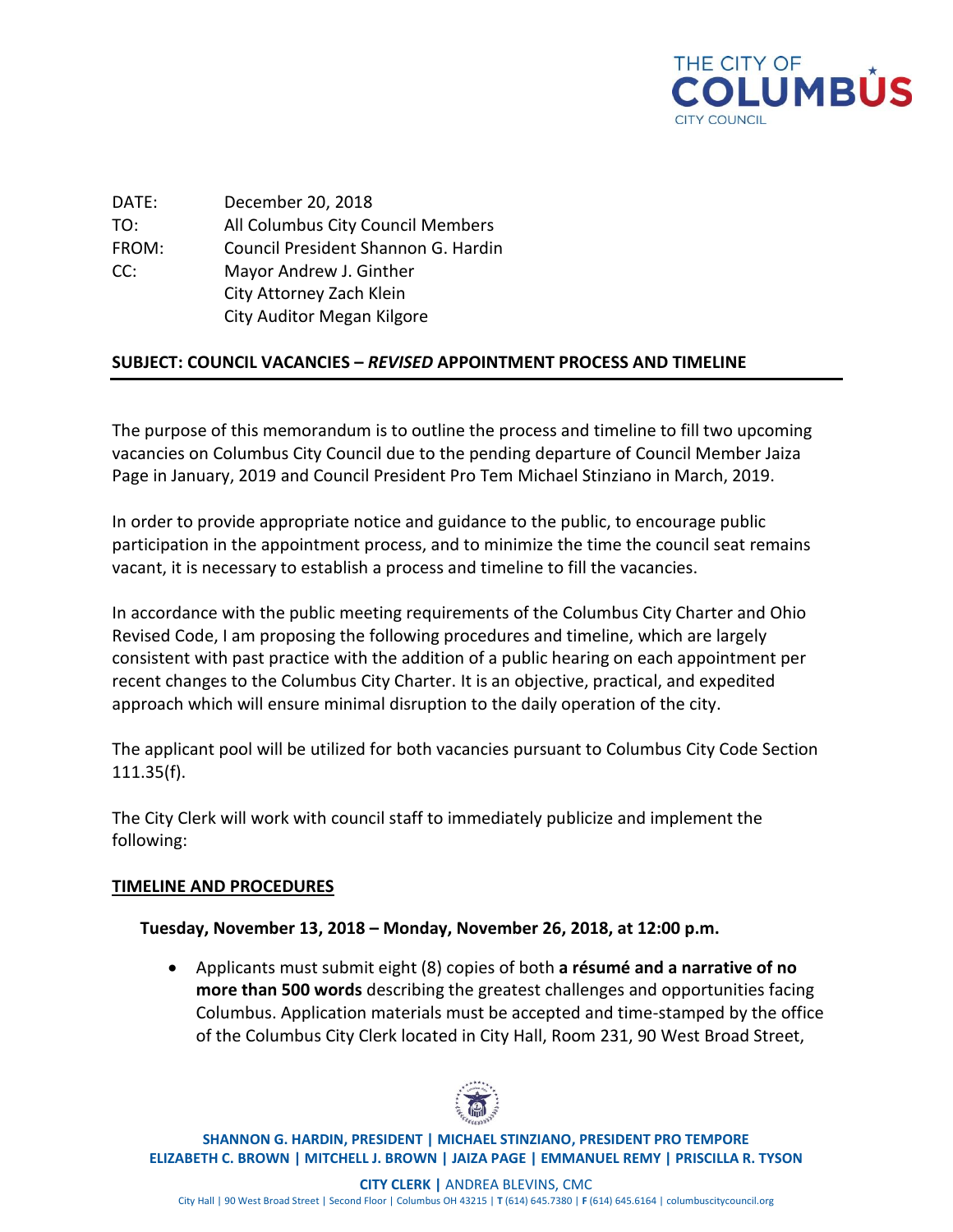

Columbus, OH 43215 by **Monday, November 26, 2018 at 12:00 pm**. The applicant pool will be utilized for both vacancies pursuant to Columbus City Code Section 111.35(f).

- Emails and facsimiles will not be accepted. No exceptions will be made.
- All information submitted by the applicants is considered public record and shall be made available upon request.

## **Tuesday, November 27, 2018 - Thursday, December 6, 2018**

- Members of council may, at their discretion, schedule individual interviews with applicants for the council vacancies.
- In order to provide ample time to schedule these individual meetings, the city clerk will distribute copies of application materials upon submission, daily, beginning Tuesday, November 13, 2018, and continuing through the application deadline.

## **Friday, December 7, 2018, 12:00 p.m.**

- After reviewing all application materials and conducting any individual interviews, each member of council shall submit to the city clerk the names of no more than three (3) applicants who shall receive further consideration. The city clerk shall compile a list of all applicant names submitted who henceforth shall be considered finalists for the vacancies. The clerk shall then share the names of the finalists with the members of council, immediately notify the finalists, and begin scheduling interview appointments.
- The names of applicants who will receive further consideration, and any associated communications, shall be made available in original form upon request.

# **Monday, December 10 at 9:00 a.m., Tuesday, December 11 at 8:00 a.m. and Tuesday, January 8, 2019 at 9:00 a.m.\***

 A public meeting shall be held (with all required notices to be published in advance in the City Bulletin) in order to enter into executive session for the sole purpose of interviewing applicants. (Per 121.22 (G) of the Ohio Revised Code, a "majority of a quorum" of members of council must decide "by a roll call vote" to hold an executive session).

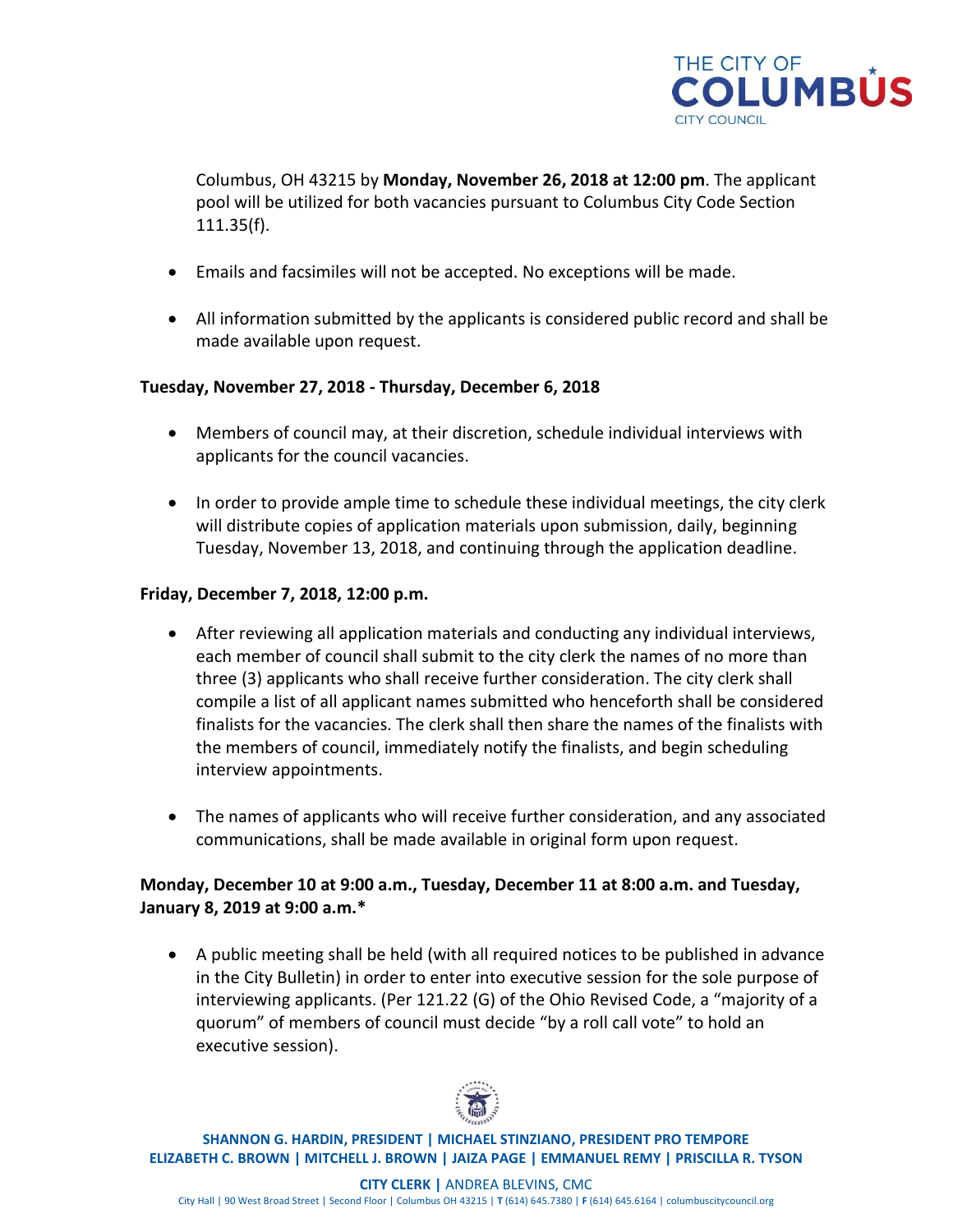

- Minutes shall be maintained by the city clerk, and no decisions or straw votes shall be permitted during executive session.
- Once the interviews are completed, council members shall adjourn the executive session and resume the public meeting, which will subsequently be adjourned.
- Media and the public are free to attend the public portions of this meeting and may speak with any of the applicants before or after their interviews.
- Additional dates for public meetings to enter into executive session for the sole purpose of interviewing applicants may be scheduled in order to accommodate council members' schedules. Any such additional dates shall be properly noticed.

## **Thursday, January 10, 2019, 5:00 p.m.**

- City Council will conduct a hearing to hear comment from the public on the list of finalists being considered for the vacancy created by the departure of Council Member Jaiza Page.
- Finalists may, but are not required to, offer three (3) minutes of remarks.
- Interested residents may complete a speaker slip at City Hall, 90 West Broad Street, Columbus 43215 on the day of the hearing between 8:00 a.m. and 5:00 p.m.
- Speakers will be called in the order of receipt and will be given three minutes to address Council.
- Remarks should be limited to the subject of finalists being considered to fill the vacancy on Council.
- Standard rules for speaking before Columbus City Council apply.

## **Monday, January 14, 2019, 4:00 p.m.**

- A public meeting shall be held (with all required notices to be published in advance in the City Bulletin) in order to enter into executive session for the sole purpose of considering the appointment of a new member to Columbus City Council. (Per 121.22 (G) of the Ohio Revised Code, a "majority of a quorum" of the members of council must decide "by a roll call vote" to hold an executive session).
- Minutes shall be maintained by the city clerk, and no decisions or straw votes shall be permitted during executive session.

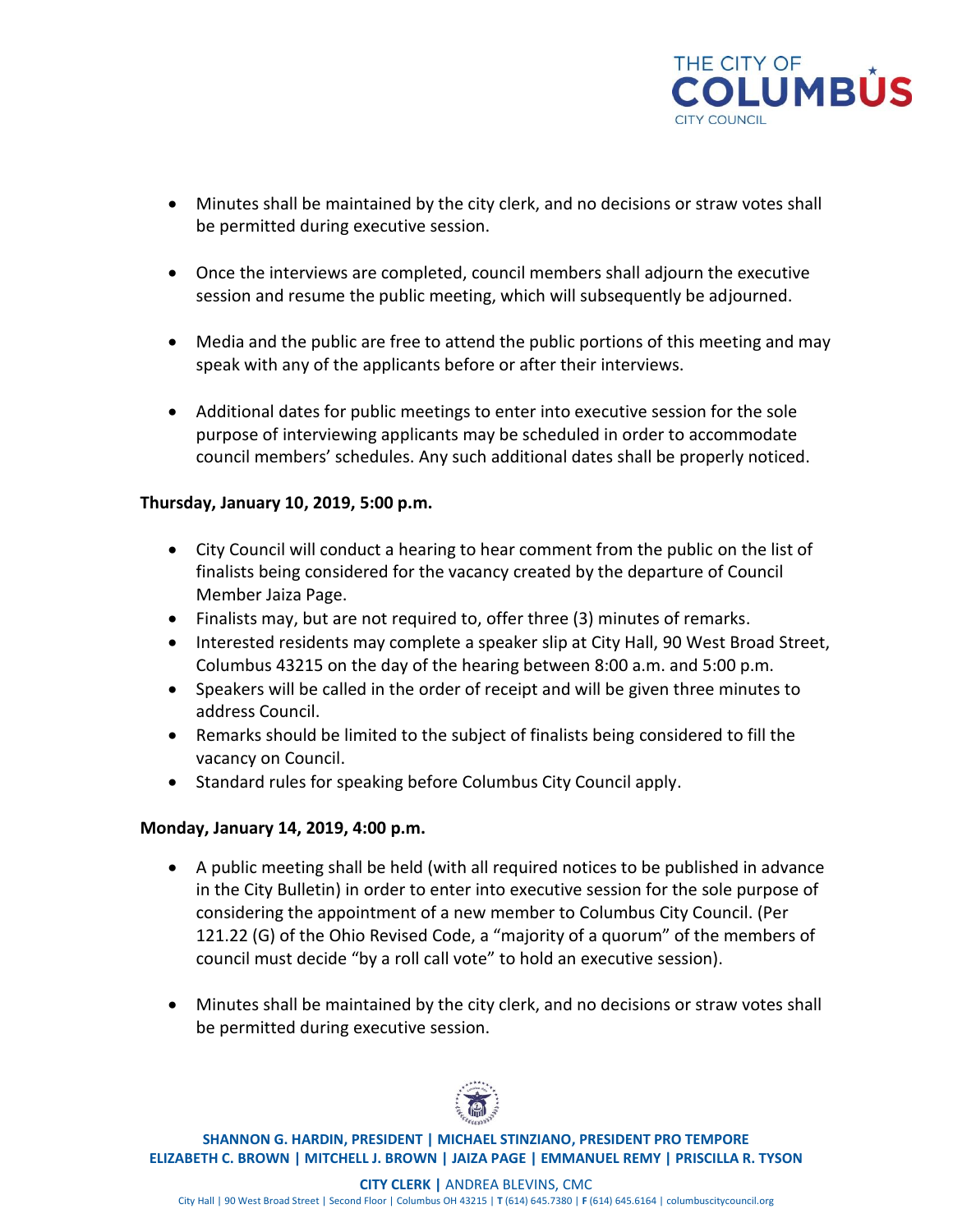

#### **Monday, January 14, 2019, 5:00 p.m.**

- Councilmembers shall adjourn the executive session and resume the public meeting.
- The council members shall then have the opportunity to nominate applicants for the vacancy created by the departure of Council Member Jaiza Page and vote to appoint a new member.
- If a majority of council members vote to appoint a nominee, he or she shall then be eligible to be sworn in under oath and take office pursuant to Section 5 of the City Charter and Section 111.35 of Columbus City Code.
- The process as prescribed will allow for the selection and appointment of a new member of council who may be sworn in, seated, and prepared to vote in advance of the January 28, 2019 meeting of council. Council will not meet on Monday, January 21, 2019, in observance of Dr. Martin Luther King, Jr. Day.

## **Thursday, February 21, 2019, 5:00 p.m.**

- City Council will conduct a hearing to hear comment from the public on the list of finalists being considered for the vacancy created by the departure of Council President Pro Tem Michael Stinziano.
- Finalists may, but are not required to, offer three (3) minutes of remarks.
- Interested residents may complete a speaker slip at City Hall, 90 West Broad Street, Columbus 43215 on the day of the hearing between 8:00 a.m. and 5:00 p.m.
- Speakers will be called in the order of receipt and will be given three minutes to address Council.
- Remarks should be limited to the subject of finalists being considered to fill the vacancy on Council.
- Standard rules for speaking before Columbus City Council apply.

#### **Monday, February 25, 2019, 4:00 p.m.**

 A public meeting shall be held (with all required notices to be published in advance in the City Bulletin) in order to enter into executive session for the sole purpose of considering the appointment of a new member to Columbus City Council. (Per 121.22 (G) of the Ohio Revised Code, a "majority of a quorum" of the members of council must decide "by a roll call vote" to hold an executive session).